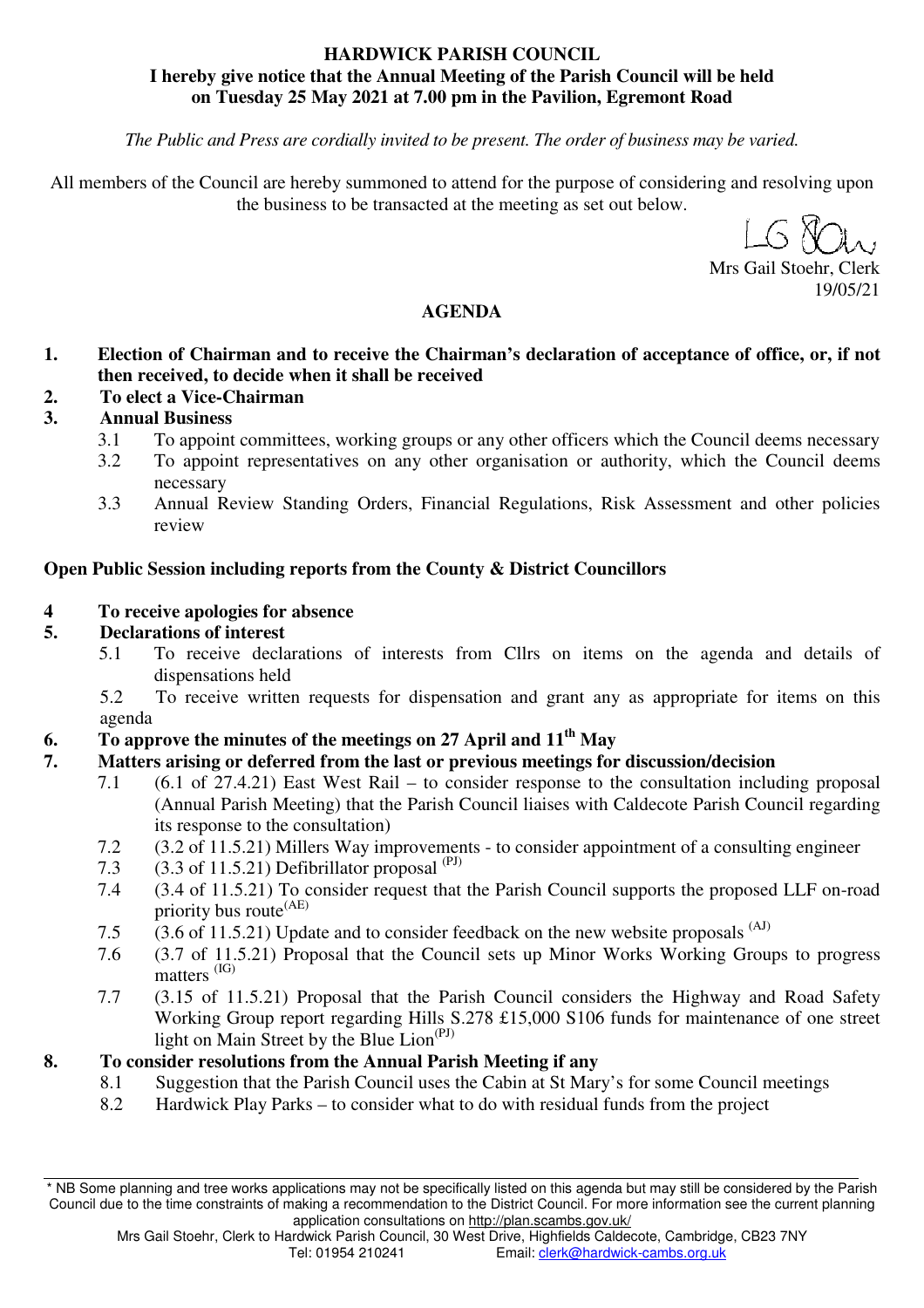8.3 To consider whether additional litter picking equipment is required – Proposal that the Parish Council purchase heavy duty rubbish sacks and High Viz vests for the village volunteer litter pickers<sup>(PJ)</sup>

## **9. Finance, risk assessment and procedural matters**

- 9.1 To consider any quotes for urgent work required because of risk and the Clerk's use of delegated powers
- 9.2 To receive play areas and skate park inspection reports and consider if any work is required
- 9.3 To consider the RoSPA report
- 9.4 To receive the financial report and approve the payment of bills
- 9.5 To review and appoint bank signatories Cambridge and Counties Bank
- **10. To consider any correspondence/communications received requiring formal noting by or a decision of the Council** 
	- 10.1 SCDC and CCC Support for Community Flood Plans and groups in South Cambridgeshire
	- 10.2 S106 Parish Indemnity agreement Land at Grace Crescent, Hardwick Community Facilities contribution No 2 and No  $3 -$  to appoint two councillors to sign the agreement
	- 10.3 Resident/Climate Action Group request that mowing of the green spaces is reduced so as to leave wild flowers for the benefit of bees and other insects

# **11. To consider any planning applications and decision notices and tree works applications \***

- 11.1 Planning applications and appeals
- 11.1.1 21/01677/HFUL 143 Bramley Way Single storey rear, two storey front and side extension
- 11.1.2 S/3064/16/CONDO Land S of 279 St Neots Road Submission of details required by Condition 8 (Contamination) of permission S/3064/16/OL
- 11.1.3 20/02728/CONDA Land S of 279 St Neots Road Submission of details required by Condition 6 (Street management and maintenance) of permission 20/02728/REM
- 11.1.4 21/01578/HFUL 2 Quince Road Two storey side extension
- 11.1.5 21/01345/FUL Newton House, 147 St Neots Road, Redevelopment to form 2 no. 1 bedroom and 3 no. 2 bedroom apartments with associated car parking, cycle storage and bin storage
- 11.2 SCDC and appeal decision notices to note
- 11.3 Tree works applications

# **12. Members reports and items for information only unless otherwise stated**

- 12.1 New Housing Developments and Planning Obligations<sup>(SR)</sup>
- 12.2 Proposal that the Parish Council considers the removal of the boat parked on Council land off Egremont Road<sup>(AG)</sup>
- 12.3 Proposal that the Council considers SCDC's Zero Carbon Communities Grant and Free Energy Survey with a view to applying for a grant to plant more mature specimens and possibly larger shrubs<sup>(IG)</sup>
- 12.4 Communications Working Group update $(A^{(A)})$
- 12.5 Update and proposal that the Council decides on new Parish board artwork and who will install the notice board
- 12.6 Proposal that the Council decides who will do the telephone kiosk work $(A)$

# **13. Closure of meeting**

<sup>\*</sup> NB Some planning and tree works applications may not be specifically listed on this agenda but may still be considered by the Parish Council due to the time constraints of making a recommendation to the District Council. For more information see the current planning application consultations on http://plan.scambs.gov.uk/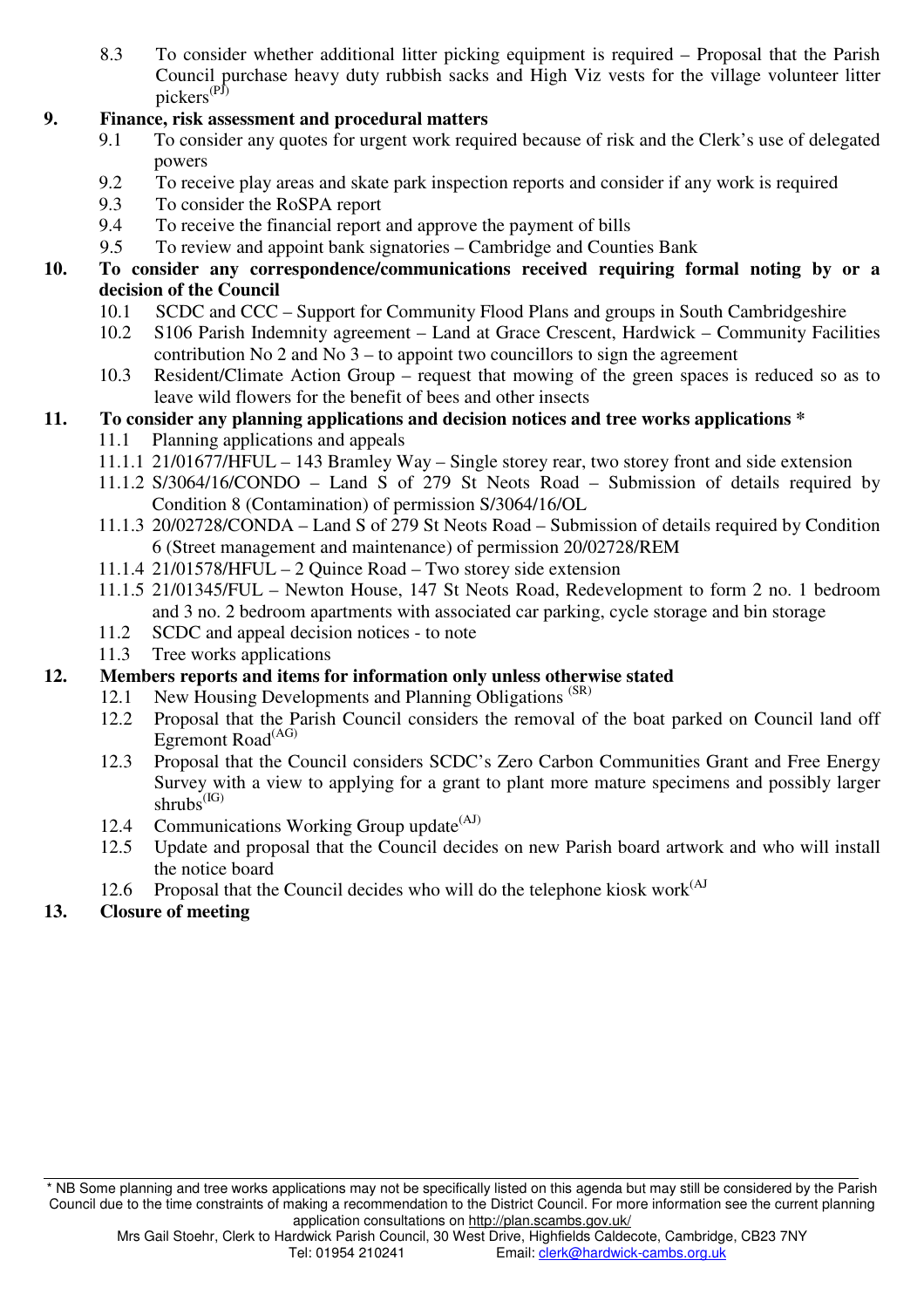## CLERK REPORT TO HARDWICK PARISH COUNCIL MEETING ON 25 MAY 2021

#### **Annual business**

The process and procedure is laid down in standing orders

#### **1. Election of Chairman**

1.1 To receive the Chairman's declaration of acceptance of office, or, if not then received, to decide when it shall be received.

The Chairman to invite nominations, which need to be proposed and seconded and voted on. The elected Chairman to sign the declaration of acceptance of office before the meeting continues. A member to witness the signature.

#### **2. To elect a Vice-Chairman**

Again, please propose and second and vote on the nomination

### **3. Annual Business**

3.1 To appoint committees, working groups or any other officers which the Council deems necessary The Council to consider if all of these are to continue or if any changes are to be made.

An extract from the 2019 minutes is below, updated to reflect subsequent changes: The Clerk advises that working groups should not consist of a majority of members.

RESOLVED that the following working groups and member responsibilities be confirmed:

Planning Working Group – Cllrs Gill and Joslin. Tree Working Group – Cllrs Gill and Joslin. Play area inspections – Cllr Wellbelove: St Mary's play area; Worcester Avenue, Grenadier Walk; Skate Park and Egremont Road play area. Newsletter – Cllr Gill Notice boards – Cllr Wellbelove. Website liaison and Webmaster – Cllr Joolia Emergency Plan – Cllr Giddings Fact finding in preparation for meetings – the Chairman. Neighbourhood Plan Working Group – Cllrs Gill and Joslin. Volunteer Maintenance Group (July 2019) – Cllr Giddings

Tree Planting – Cllrs Joslin and Giddings (November 2019)

Communications Working Group including Facebook and liaison with village groups and organisations – Cllr Joolia and Cllr Everitt (August 2020) Terms of reference attached.

Highways and Road Safety Working Group – Cllr Joslin and Cllr Everitt (September 2020) Terms of reference: (December 2020)

# **Highways and Road Safety Working Group**

**Members** 

Pauline Joslin

Alan Everitt

### **Scope**

All issues impacting on Hardwick CP Rights of Way and Highways (Public Transport, Road, Cycling and Pedestrians) and Road Safety

To pursue day to day activities in-Scope and to bring issues to Parish Council that require debate and Resolution

#### **Issues include**

All Highways Improvements (roads, cycle paths and Footpaths including Lighting)

Highways issues presented by New Developments and impacting on Hardwick

Management of MVAS display data including reporting to Highways per HPC MoU with Highways Continuous review and update of issues raised in the Document, "Protecting our Village: Traffic Calming in Hardwick" initially presented to HPC by Pauline at the September 2018 PC meeting and reviewed by County Highways.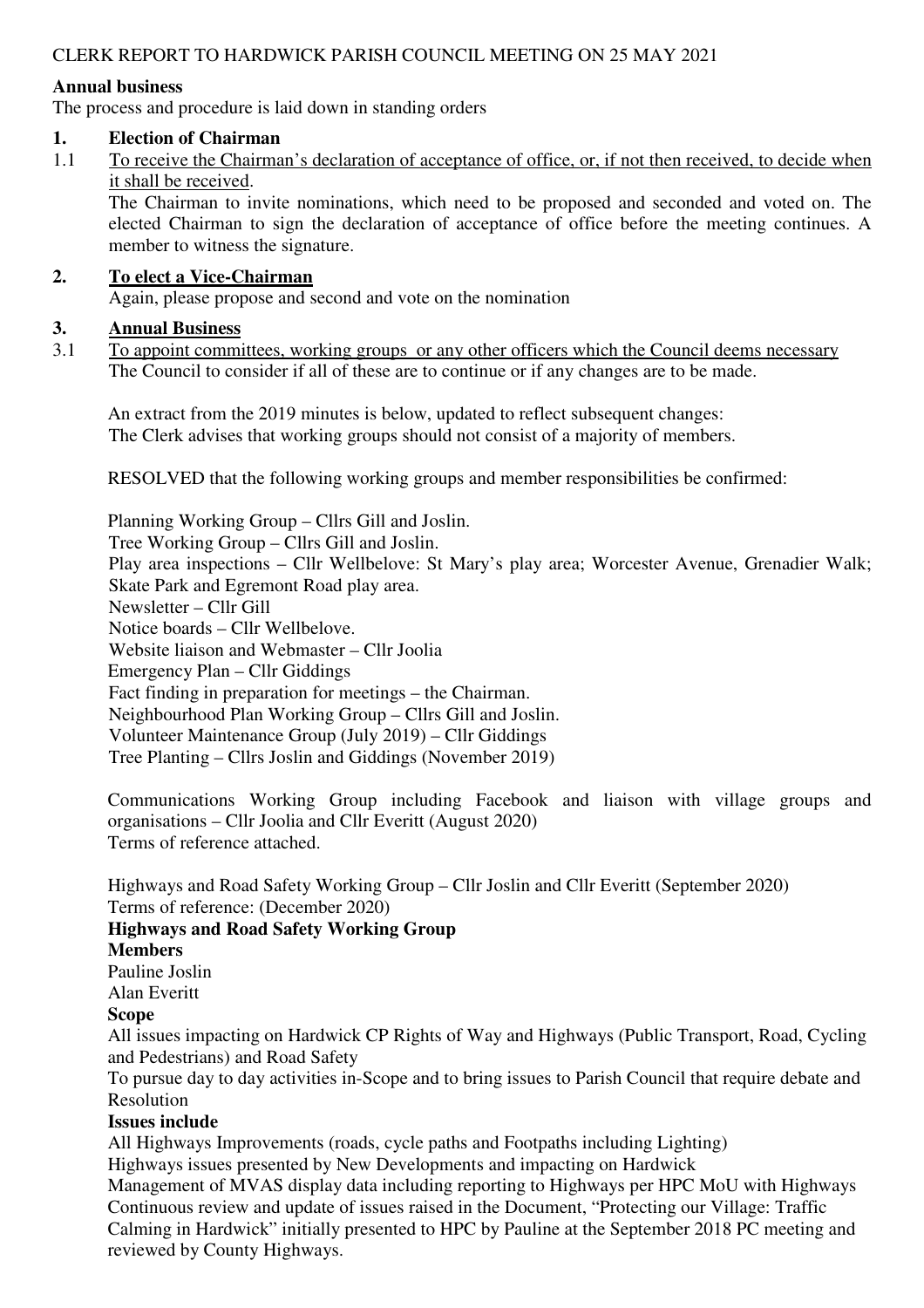Liaison on Issues with Stakeholders

Provision of timely, monthly content for dissemination by Communications Working Group **Stakeholders include** 

Residents, Village Groups, County Highways, South Cambridge District Council, Local Parish Councils, The Coalition of Parish Councils, Local Liaison Forum, Police Community Speed Watch and elected representatives.

3.2 To appoint representatives on any other organisation or authority, which the Council deems necessary Village Development Plan –

Bourn Airfield working group – to represent the Parish Council and report back to meetings - Cllrs Gill, Joslin, Wellbelove.

Parish Paths Partnership – Cllr Joslin.

Coalition of Parish Councils – to represent the Parish Council and report back to meetings - Cllrs Gill, Joslin and Rose.

Local Liaison Forum – to represent the Parish Council and report back to meetings - Cllrs Gill, Joslin and Rose.

SCDC Planning Forum – to represent the Parish Council and report back to meetings - Cllrs Gill, Joslin and Rose.

Hardwick Community Centre Working Group – Cllr Rose.

New developments and S106 – Cllr Rose.

Chivers liaison – The Chairman.

Village Plan, Community Bus Scheme, and Healthcare campaign for healthcare in Hardwick – Mia **Cassey** 

Hardwick Climate Action Group –

3.3 Annual Review Standing Orders, Financial Regulations, Risk Assessment and other policies review Members should already have a copy of these.

## **Open public session including reports from the County and District Councillors**

- 4. To receive apologies for absence will be reported to the meeting.
- 5. Declarations of interests members should declare their interests state why they have an interest, the type of interest held and if they have a dispensation state this and the extent of their dispensation i.e. to either speak or speak and vote. If members have a pecuniary interest, having declared an interest they must not take part in the agenda item unless they have been granted a dispensation to do so.
- 6. To approve the minutes of the meetings on of 27 April 11 May Attached.
- 7. Matters arising or deferred from the last or a previous meeting for discussion/decision
- 7.1 (6.1 of 27.4.21) East West Rail to consider response to the consultation including proposal (Annual Parish Meeting) that the Parish Council liaises with Caldecote Parish Council regarding its reponse to the consultation) Deferred at the 27 April meeting.

- 7.2 (3.2 of 11.5.21) Millers Way improvements to consider appointment of a consulting engineer Correspondence with previously contacted engineers has been circulated again to members.
- 7.3 (3.3 of 11.5.21) Defibrillator proposal Deferred at the last meeting. Cllr Joslin to report.
- 7.4 (3.4 of 11.5.21) To consider request that the Parish Council supports the proposed LLF on-road priority bus route Deferred at the last meeting.
- 7.5 (3.2 of 30.3.21) Update and to consider feedback on the new website proposals Deferred at the last meeting. Cllr Joolia to report.
- 7.6 (3.7 of 11.5.21) Proposal that the Council sets up Minor Works Working Groups to progress matters Cllr Giddings to report.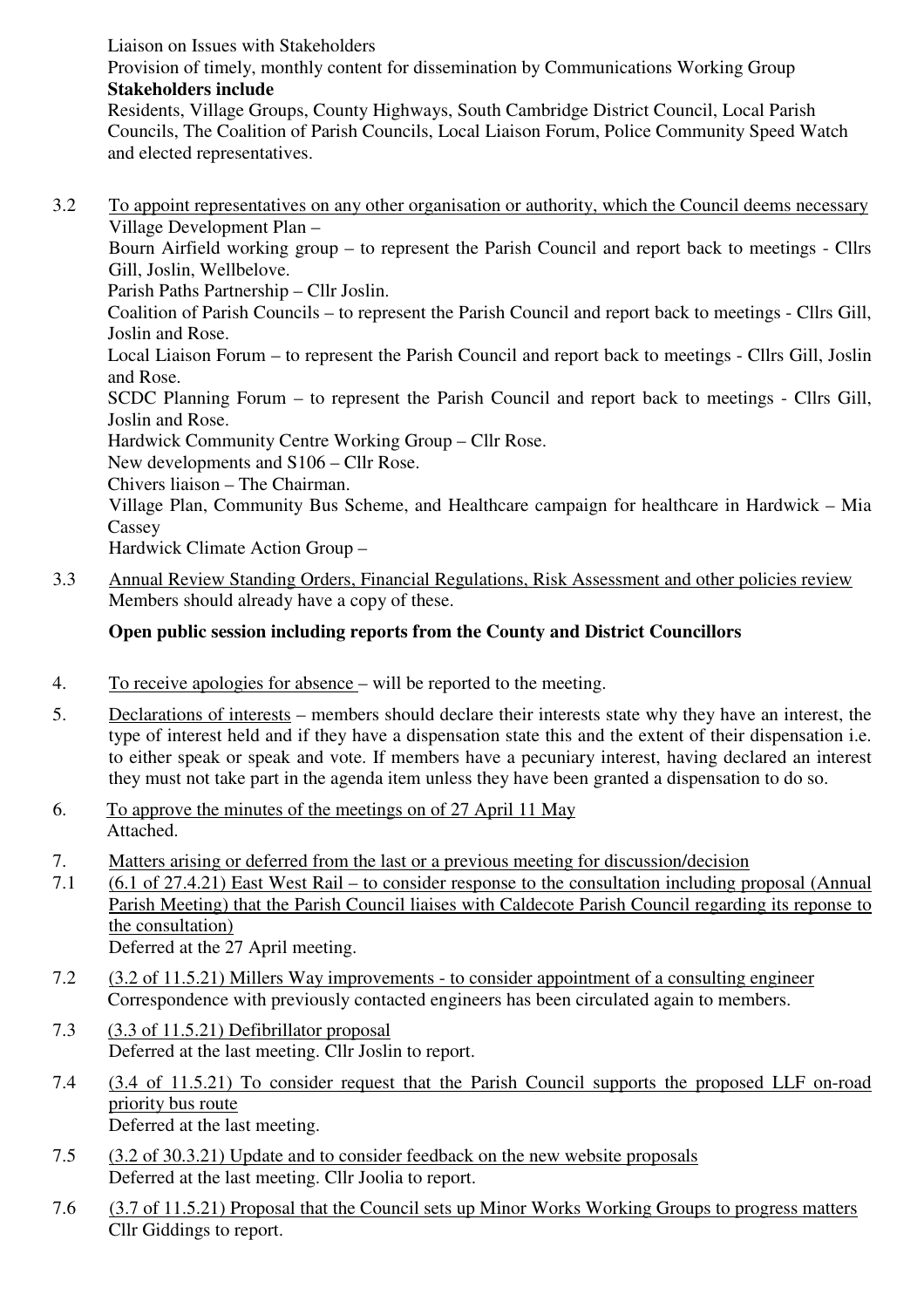7.7 (3.15 of 11.5.21) Proposal that the Parish Council considers the Highway and Road Safety Working Group report regarding Hills S.278 £15,000 S106 funds for maintenance of one street light on Main Street by the Blue Lion<sup>(PJ)</sup>

Other to note:

Street naming (6.5 of 23.3.21) – SCDC have written "I would just make you aware of South Cambridgeshire District Council's policy regarding new street names which states "street names should not be difficult to pronounce or spell" so this could be a problem with the proposed name Bhachu."

## **8. To consider resolutions from the Annual Parish Meeting if any**

- 8.1 Suggestion that the Parish Council uses the Cabin at St Mary's for some Council meetings
- 8.2 Hardwick Play Parks to consider what to do with residual funds from the project To consider whether the residual funds at the bank should be given to the Parish Council for maintenance costs or whether they should be used for the refurbishment of the skate park or improving the Church play area.
- 8.3 To consider whether additional litter picking equipment is required Proposal that the Parish Council purchase heavy duty rubbish sacks and High Viz vests for the village volunteer litter pickers<sup> $(PJ)$ </sup>

## **9. Finance and risk assessment and procedural matters**

- 9.1 To consider any quotes for urgent work required because of risk and Clerk's use of delegated powers None at the time of writing.
- 9.2 To receive play areas and skate park inspection reports and to consider if any work is required
- 9.3 To consider the RoSPA report Click on this link or copy and paste the link into your internet browser This link will expire after 60 days  $(25<sup>th</sup>$  June 2021. We recommend you download your report(s) before the link expires. http://playbase.rospaplaysafety.co.uk/Inspections/index.php?ID=1094509E-E998-2848-8031- 129B8E22C141
- 9.4 To receive the financial report and approve the payment of bills and to note increased bank charges– attached. Unity Trust Bank has notified the Parish Council of its increased bank charges as its credit turnover exceeded £100,000. These will now be £6pcm and 15p for each credit and debit transaction.
- 9.5 To review and appoint bank signatories Cambridge and Counties Bank
- 10. To consider any correspondence/communications received None at the time of writing.
- 10.1 SCDC and CCC Support for Community Flood Plans and groups in South Cambridgeshire "I hope this email finds you well. I have outlined below the flood planning initiative that is currently being made available through myself and my colleagues at County Council. Are you best placed to respond to this for the community? If you could let me know who I should be getting in touch with to discuss this further for Hardwick that would be brilliant and much appreciated.

We are getting in contact to let you know that we are offering support for local community groups to establish or update/ review flood plans. We know that following the flooding at Christmas many of you have been proactive in setting up local plans/ groups or have expressed an interest in doing so**. We are initially contacting a small selection of communities in South Cambridgeshire that we feel are priority areas for new / revised flood plans. We would like to work with you over the next couple of months if possible**. We are therefore contacting parish councils and local community groups that we have made links with through the COVID pandemic support networks, in order to find out if we and the County Council can support you, as set out below, to prepare or review your flood plan.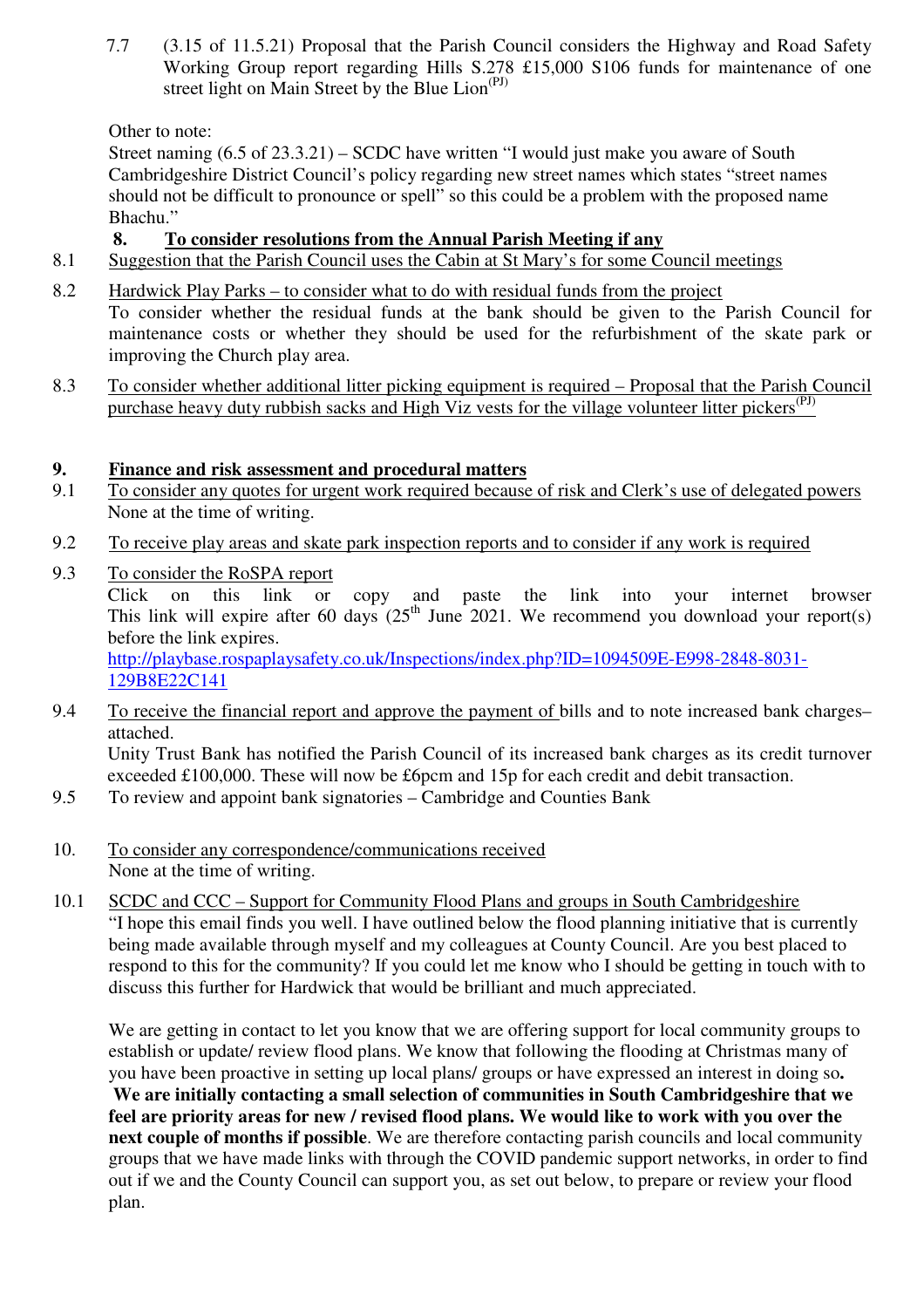The reality is surface water flooding which is a risk in South Cambridgeshire is difficult to predict and pinpoint so there is always a chance of flooding with heavy rainfall even if you are not on a river or waterway. Having a flood plan forms part of your community emergency plans such as a pandemic, extreme weather conditions or fire and planning in advance means you will not only be better prepared to respond in an emergency but better equipped to recover in the long term. A plan can help you decide what practical actions need to happen before and during a flood and therefore reduce the impact that it may have on your community too. We appreciate that you may well be stretched for capacity and so we want to support you to make flood planning as easy as possible. You may already be well prepared or you may not have begun to start pulling together your local knowledge - either way we can help. The objective is to make sure that we have a joined-up response on flooding, where all the local authorities, including the Parish Councils, know where their responsibilities start and where they mesh with other authorities.

Many locations in Cambridgeshire and around the country have found having a flood group as well as a plan to be of huge value before, during and after times of flood. Flood groups (or wardens) can, for example, provide the following types of benefits:

- Help develop the flood plan and enact it if the plan is activated
- Share local knowledge and post flood data with flood risk management authorities so we can all understand the risks and improve management;
- Gain a better understanding of the duties and processes of different risk management authorities;
- Boost awareness within the community of local flood risks;
- Help the community to better prepare for emergencies by developing a local flood plan including vulnerable areas, important contact details, an action plan, agreed rest centre sites etc;
- A single or reduced number of points of contact for flood risk that a risk management authority can use to contact your community, making local engagement simpler especially around times of flood;
- Meet people and create a sense of community support and spirit, continuing the excellent work carried out by many during COVID lockdowns.

Please be aware that flood groups are entirely voluntary, can be for any size of community (e.g. you could choose to have one for just the two main roads where properties flood, rather than for a whole village) and the group can choose how involved they wished to get in flood risk activities. Some groups participate in litter collection from watercourses, for example, but this is not essential and obviously health and safety needs to be considered. Many flood groups are linked to a Parish or Town Council, a church group or another community organisation, but if you want to be involved and are unsure how to get more local support please let us know so we can help with this.

Flood planning and flood groups are something that flood risk management authorities are always keen to support; and with this in mind South Cambridgeshire District Council and Cambridgeshire County Council have been given some additional resources that we want to put to good use in working with you. We are able to offer the following:

- Initial consultation: meeting with your community to discuss how the Christmas heavy rainfall impacted your Parish and discuss developing/ revising your local flood plan.
- Once a parish/community group have completed and ratified there plan then there is an opportunity to receive an Environment Agency approved Flood Kit. Each Kit will have the total value of up to £1,500 per community.
- An online series of group training, information and support sessions over about 5 weeks this May-July and then again in winter 2021 to help with the establishment of community flood plans and flood groups. We would like your input as to what topics you would most like us to cover but, for example, we could cover topics including:
	- o Different types of flood risk
	- o Roles and responsibilities of flood risk management authorities
	- o Emergency planning and how to use a flood plan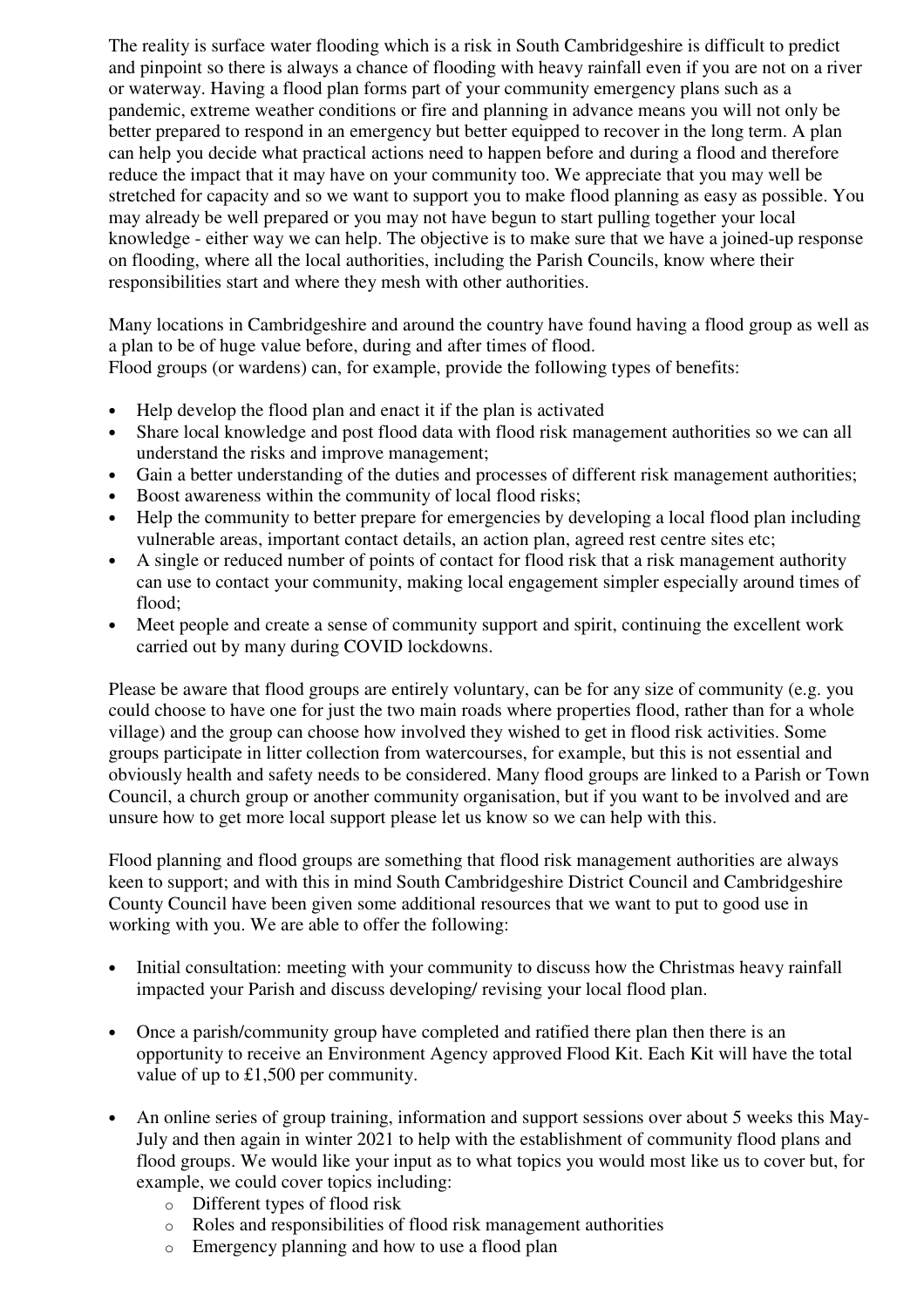- o Recruiting flood group volunteers
- o Flood insurance and buying a home
- o Flood risk in the planning system, water companies and the right to connect to sewers
- o Watercourse maintenance

We look forward to be in touch with you and supporting, you and your community in developing a local flood plan and making your community more resilient to flooding."

#### 10.2 S106 Parish Indemnity agreement – Land at Grace Crescent, Hardwick – Community Facilities contribution No 2 and No  $3 -$  to nominate two councillors to sign the agreement SCDC have written:

"As you will likely be aware, a Section 106 Agreement was entered into in respect of the above development with effect on 18 October 2017. This required the Developer to pay over the sum of £608,000 as a financial contribution towards the provision of a new community centre. The second and third instalments have been received by the Council and it is the intention for this money to be remitted to the Parish Council, upon the Parish Council entering into an appropriate form of Indemnity, for use for such purposes in accordance with the Section 106 Agreement that relates to securing the use of the money in this manner. The Agreement can be viewed on the website by using the planning application search. It will be listed under the documents tab. https://applications.greatercambridgeplanning.org/online-applications/search.do?action=simple

I attach a copy of an appropriate Indemnity for execution on behalf of the Parish Council and, assuming the Parish Council is content to proceed on this basis, perhaps two copies of the indemnity form can be printed and that both copies could be executed in pursuance of an appropriate resolution of the Parish Council. You will see that the document provides for the date of the resolution to be inserted and would be grateful if this could be completed and for the document to be executed by two Parish Councillors on behalf of the Parish Council.

Once executed, please date the Indemnity and return one part by post to the Council offices marked for my attention, retaining the other copy for the Council's records. I will then arrange for the community facilities contribution to be remitted as quickly as possible. As I am presently working from home please could you also e-mail a copy to me."

11.1 Planning applications and appeals

NB Some planning applications may not be specifically listed on this agenda but may still be considered by the Parish Council due to the time constraints of making a recommendation to the District Council. For more information see the current planning application consultations and appeals on http://plan.scambs.gov.uk/swiftlg/apas/run/wchvarylogin.display

10.3 Resident/Climate Action Group – request that mowing of the green spaces is reduced so as to leave wild flowers for the benefit of bees and other insects

"I have been enjoying the cheering sight of the dandelions, buttercups and daisies when walking through the village so was very disappointed this morning to find mowing taking place. It is particularly sad that mowing has been done just now, when leaving the wild flowers is especially important. See the Plantlife website:

https://www.plantlife.org.uk/uk/discover-wild-plants-nature/no-mow-may

Before the pandemic stopped so many of our activities, I wrote to you on behalf of the Hardwick Climate Action Group, asking that mowing of our green spaces be reduced, so as to leave wild flowers for the benefit of bees and other insects. This is something that will cost the council nothing and indeed would save money.

You may be aware that the highways agency, which is responsible for some of our verges, is doing this already."

In February 2020 the resident wrote "On behalf of the Hardwick Climate Action Group, I am writing to ask about the policy for maintaining the grassed areas scattered around the Limes Estate. We are interested in policy regarding mowing the grassed areas, and maintaining the trees and other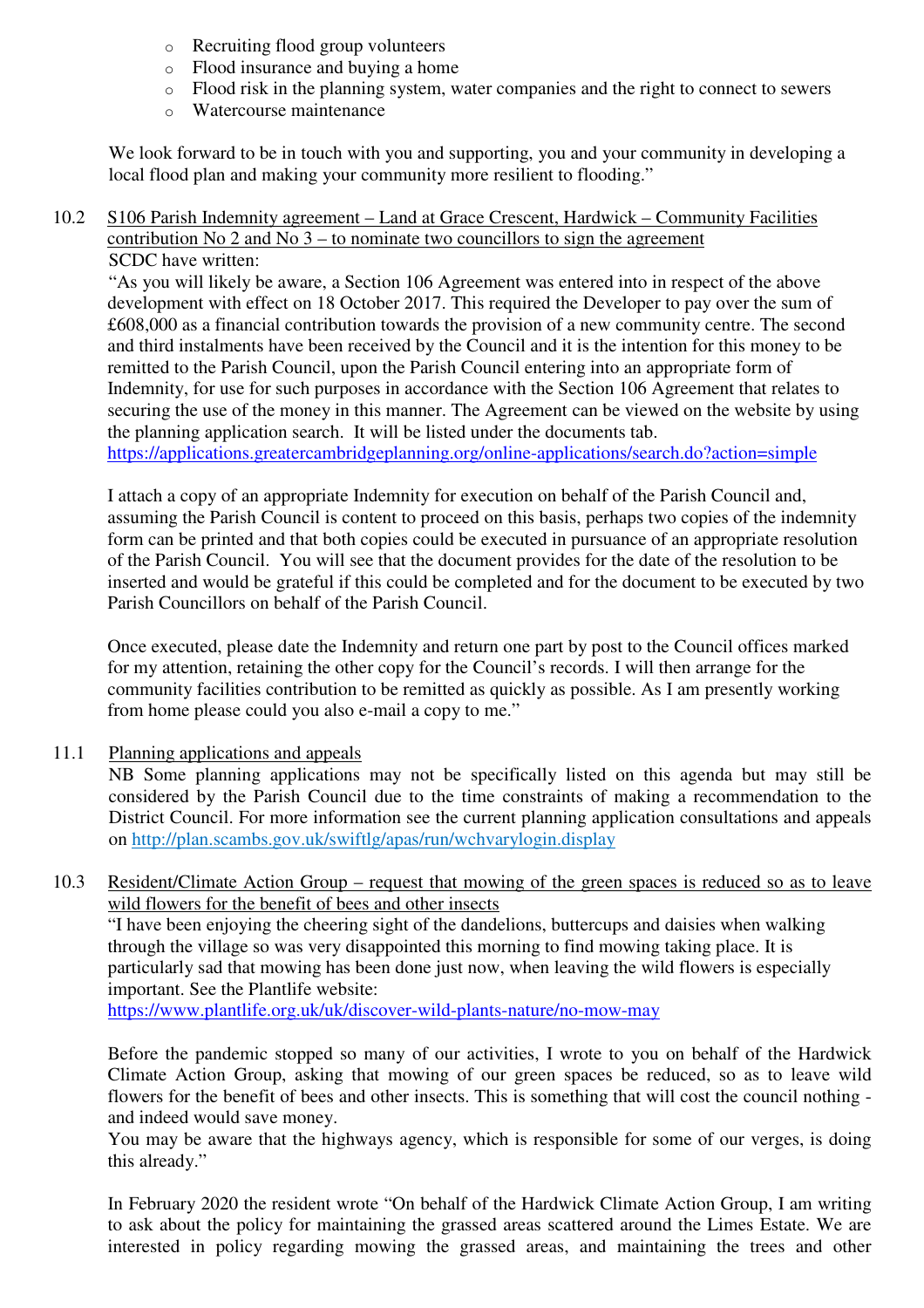vegetation in and around these areas. We would like to know what instructions are given to contractors assigned to these tasks.

Please respond to me, and I will share the information with those of us in the Action Group who are working on potential changes that would benefit biodiversity, increase the scope for capture of carbon dioxide, and save the Parish Council some money"

Information on the Council's Grasscutting contract was provided to her. The Parish Council contract a Grasscutting company to cut the grass 20 times during the growing season. Every three years the Council contracts an arboricultural report on its trees and undertakes any works identified. In between the Council may contract works to its trees as and when required."

- 11.1.1 21/01677/HFUL 143 Bramley Way Single storey rear, two storey front and side extension
- 11.1.2 S/3064/16/CONDO Land S of 279 St Neots Road Submission of details required by Condition 8 (Contamination) of permission S/3064/16/OL
- 11.1.3 20/02728/CONDA Land S of 279 St Neots Road Submission of details required by Condition 6 (Street management and maintenance) of permission 20/02728/REM
- 11.1.4 21/01578/HFUL 2 Quince Road Two storey side extension
- 11.1.5 21/01345/FUL Newton House, 147 St Neots Road, Redevelopment to form 2 no. 1 bedroom and 3 no. 2 bedroom apartments with associated car parking, cycle storage and bin storage
- 11.2 SCDC and appeal decision notices to note
- 11.2.1 S/3064/16/CONDJ Land south of 279 St Neots Road Submission of details required by Conditions 10 (Foul water) and 12 (Surface water) of planning permission S/3064/16/OL – Condition discharged in full
- 11.2.2 S/3064/16/CONDN Land south of 279 St Neots Road Submission of details required by Condtion 28 (Public footpath and street lighting) of planning permission S/3064/16/OL – Condition discharged in full.
- 11.3 Tree works applications

Tree works applications may now be viewed on the SCDC Planning Portal. NB Some tree works applications may not be specifically listed on this agenda but may still be considered by the Parish Council due to the time constraints of making a recommendation to the District Council. For more information see the current tree works application consultations on http://plan.scambs.gov.uk/swiftlg/apas/run/wchvarylogin.display

- 12. Members' reports and items for information only unless otherwise stated
- 12.1 New Housing Developments and Planning Obligations
- 12.2 Proposal that the Parish Council considers the removal of the boat parked on Council land off Egremont  $\text{Road}^{\text{(AG)}}$
- 12.3 Proposal that the Council considers SCDC's Zero Carbon Communities Grant and Free Energy Survey with a view to applying for a grant to plant more mature specimens and possibly larger  $\frac{1}{\text{shrubs}}$ <sup>(IG)</sup>

Clr Giddings writes "Planting wild saplings has been successful but planting more mature specimens would be better and offer a greater variety.Also I have been approached by a resident suggesting larger shrubs could be planted in areas too small for trees." https://www.scambs.gov.uk/zerocarbongrant

- 12.4 Communications Working Group update  $(A<sup>J</sup>)$
- 12.5 Update and proposal that the Council decides on new Parish board artwork and who will install the notice board $(AJ)$

Cllr Ackbar writes "I have yet to receive the artworks, so will send it later and I would like it to be a decision agreed by the Council on which one we go for"

- 12.6 Proposal that the Council decides who will do the telephone kiosk work<sup>(AJ</sup>)
- 13. Closure of Meeting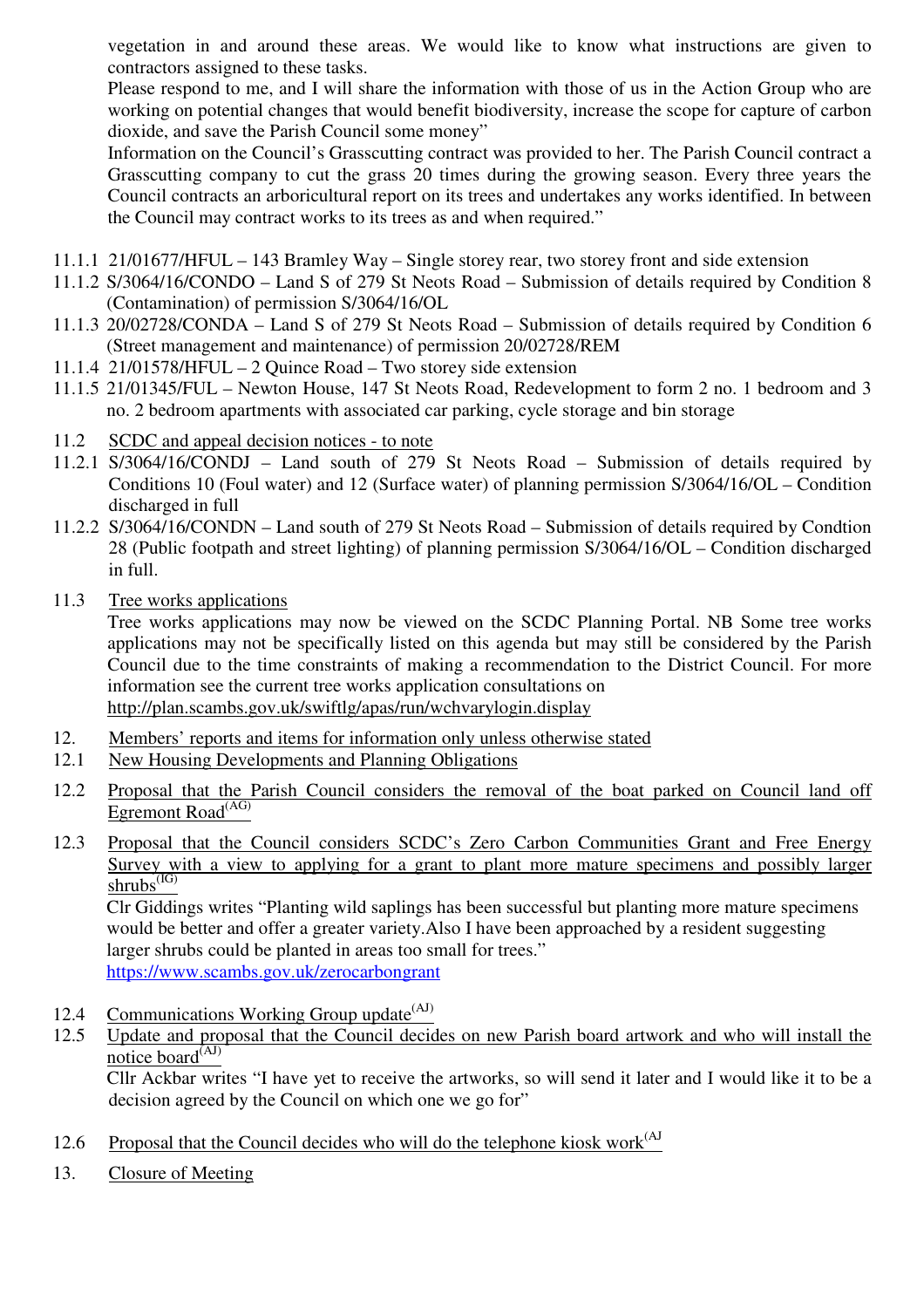Proposal to create a working group on *Communication and Engagement*, which would include as part of its objectives:

- Review the means of internal and external communication, and see if there are ways these could be improved, or done more efficiently.
- Look at the information being shared out to the public and fill the gaps for anything missing, or which could be added, or could be formulated in better ways.
- Research and investigate other modes of communication which would benefit the community - this might involve:
	- hearing about experiences from others,
	- encouraging potential new ideas.
	- finding out how other Parish councils communicate and engage
- Look into ways to improve engagement from the HPC to the village and vice versa
- Instigate ways to get villagers interested in joining/working closely with the HPC
- Work closely with the "webmaster" to help improve the quality of the information from the HPC.
- Review the data protection/security aspects of communication channels/data sharing and ensure it's all being done properly

The Working Group (WG) will report back to the HPC regularly, if/when there are recommendations to be made with respect to the above points. The WG would most likely also be liaising closely with the Councillors, and the Parish Clerk, for helping gather more information about matters concerning the above points.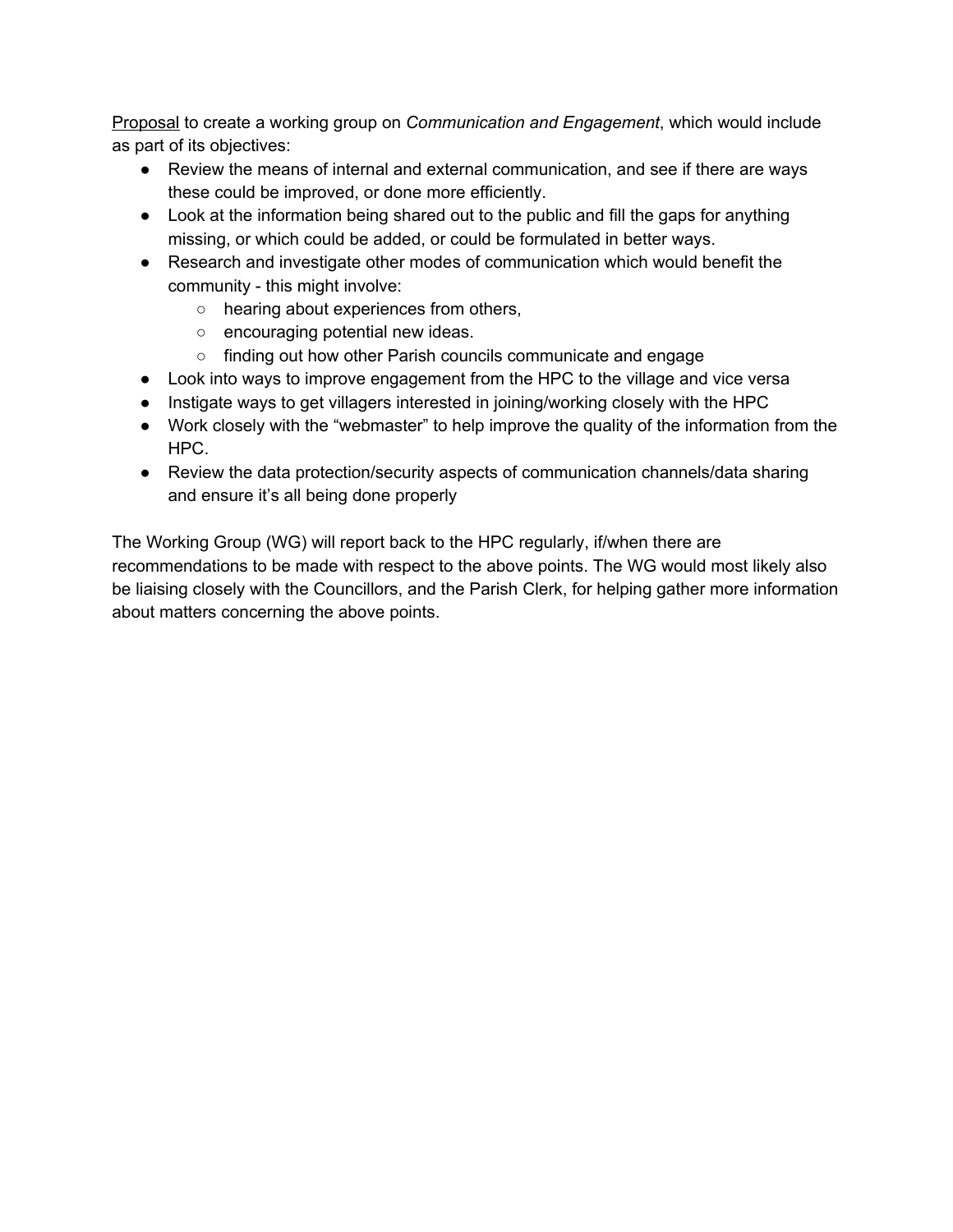| <b>HARDWICK PARISH COUNCIL MONTHLY FINANCIAL STATEMENT</b>         |                              |             |              |  |
|--------------------------------------------------------------------|------------------------------|-------------|--------------|--|
|                                                                    |                              | $May-21$    |              |  |
| <b>Summary of previous month</b><br><b>Balance brought forward</b> |                              | £371,032.26 |              |  |
| <b>Adjustments and amendments</b>                                  |                              |             |              |  |
| Expenditure approved at last meeting/between meetings              |                              |             |              |  |
| RH LANDSCAPES                                                      | <b>GRASSCUTTING</b>          | $-624.00$   |              |  |
| NOTICEBOARD COMPANY                                                | <b>NOTICE BOARDS</b>         | $-1,612.92$ |              |  |
| PLAYSAFETY LTD                                                     | <b>ROSPA INSPECTION</b>      | $-415.20$   |              |  |
| <b>Misc credits</b>                                                |                              |             |              |  |
| <b>SCDC</b>                                                        | <b>PRECEPT</b>               | 30183.00    |              |  |
| <b>RESIDENT</b>                                                    | <b>TREES</b>                 | 35.00       |              |  |
| <b>SCDC</b>                                                        | S106 - COMMUNITY BUS         | 10672.51    |              |  |
| <b>Total Adjustments</b>                                           |                              | 38238.39    |              |  |
| Balance revised after adjustments                                  |                              | £409,270.65 |              |  |
| <b>Bank Reconciliation to last statement</b>                       |                              |             |              |  |
| Account                                                            | Funds                        | Statement   | Outstanding  |  |
| <b>Unity Trust Current Account</b>                                 | 284,366.74                   | 299870.17   | $-15503.43$  |  |
| Cambridge & Counties Bank                                          | 96,903.91                    | 96,903.91   |              |  |
| NS&I Income Bond                                                   | 28,000.00                    | 28,000.00   |              |  |
| Total                                                              | 409,270.65                   | 424,774.08  | $-15,503.43$ |  |
| <b>Expenditure for approval</b>                                    |                              | £           |              |  |
| <b>SALARIES &amp; PENSIONS</b>                                     |                              | 543.16      |              |  |
| <b>RPM</b>                                                         | EGREMONT RD METAL REMOVAL    | 96.00       |              |  |
| <b>RPM</b>                                                         | EGREMONT RD ZIP LINE TENSION | 300.00      |              |  |
| M POOLEY                                                           | <b>REC VERTIDRAIN</b>        | 500.00      |              |  |
| CAPALC                                                             | <b>AFFILIATION FEE</b>       | 611.30      |              |  |
| <b>TEES LAW</b>                                                    | ST MARY'S POS EASEMENT       | 900.00      |              |  |
| <b>RH LANDSCAPES</b>                                               | <b>GRASSCUTTING</b>          | 726.00      |              |  |
| <b>LGS SERVICES</b>                                                | <b>ADMIN SUPPORT APRIL</b>   | 1403.59     |              |  |
| Total expenditure                                                  |                              | 5080.05     |              |  |
| Balance c/f                                                        |                              | £404,190.60 |              |  |
|                                                                    |                              |             |              |  |

#### **Notes:**

Late invoices will be brought to the meeting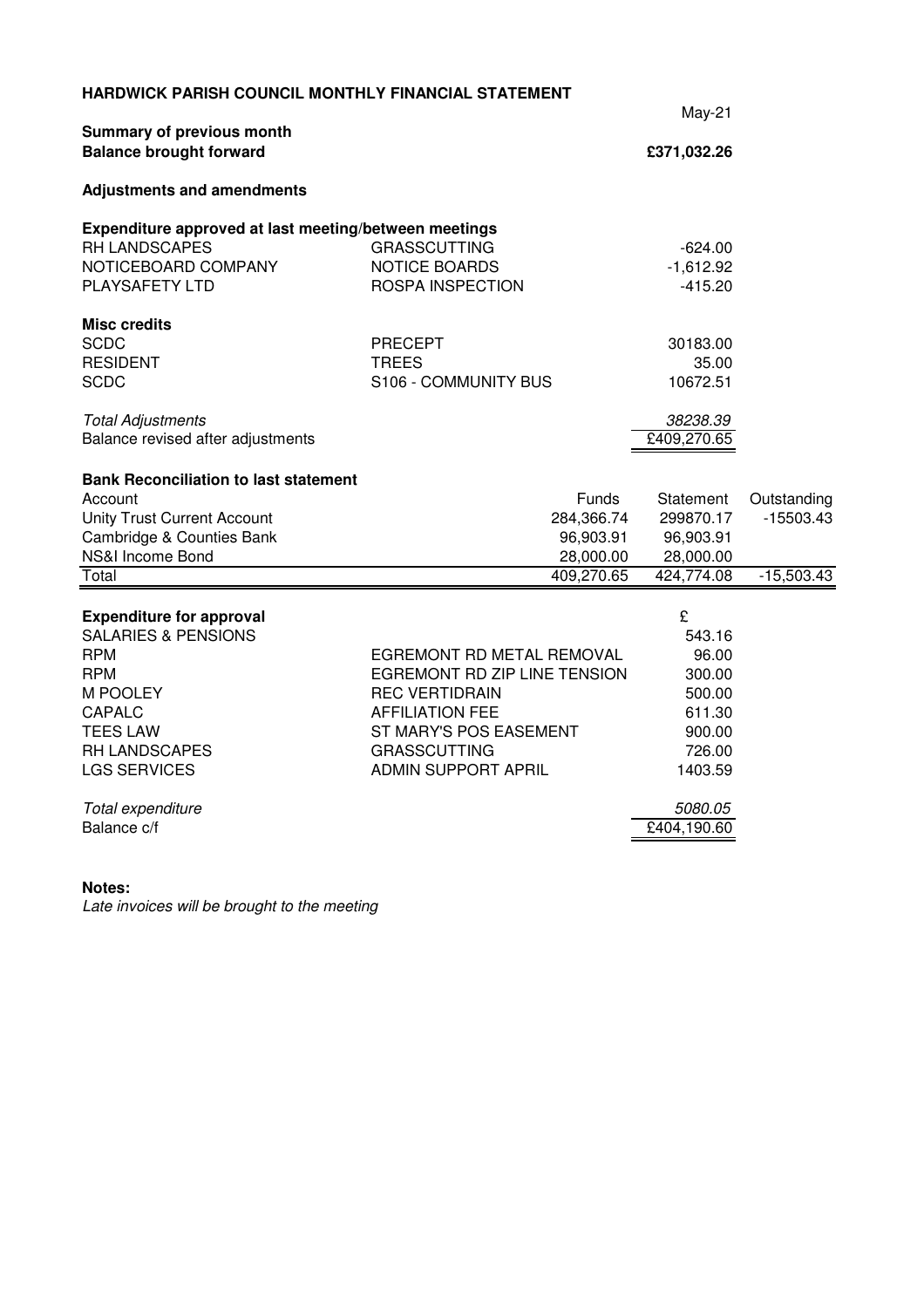**B E T W E E N** HARDWICK PARISH COUNCIL care of 30 West Drive, Highfields, Caldecote, Cambridge, CB23 7NY ("the Parish Council") of the one part and SOUTH CAMBRIDGESHIRE DISTRICT COUNCIL of South Cambridgeshire Hall, Cambourne Business Park, Cambourne, Cambridge, CB23 6EA ("the District Council") of the other part

WHEREAS:

- (1) Under the terms of a Section 106 Agreement ("the Section 106 Agreement") dated 18 October 2017 and made between the District Council (1) Cambridgeshire County Council (2) Peter James Sadler and Linda Carol Sadler (3) and The Agricultural Mortgage Corporation PLC (4) a contribution of £608,000.00 (subject to indexation) is payable towards the provision of a new community centre ("Community Facilities Contribution") in the circumstances and on the conditions therein prescribed
- (2) The Community Facilities Contribution is to be paid in three instalments; £152,000 (subject to indexation) prior to occupation of any dwelling £152,000 (subject to indexation) prior to the occupation of the  $21<sup>st</sup>$  dwelling and £304,000 (subject to indexation) prior to the occupation of the  $41<sup>st</sup>$  dwelling
- (3) The second and third instalments of £164,444.44 and £328,000.00 respectively were received by the Council on 5<sup>th</sup> May 2021
- (4) The District Council agrees to transfer the second and third instalments of the Community Facilities Contribution to the Parish Council SUBJECT TO the Parish Council agreeing to comply with those covenants given in the Fifth Schedule Part I of the Section 106 Agreement as if those Covenants themselves had been given by the Parish Council in favour of the Owner mutatis mutandis and to provide an indemnity as hereinafter described

NOW THIS DEED WITNESSETH as follows:

IN CONSIDERATION of the payment by the District Council to the Parish Council of the Community Facilities Contribution the Parish Council covenants with the District Council

- 1. to use the Community Facilities Contribution solely for the purposes specified in the Section 106 Agreement
- 2. that if it has not applied or made arrangements for the application of all or any part of the Community Facilities Contribution within ten years from the date of receipt of each instalment then those Contributions or unexpended proportion thereof (as the case may be) shall be payable to the Owner as provided in the Section 106 Agreement ("the Owner") with interest accrued from the date of receipt of each instalment by the Parish Council until such sum is paid in full PROVIDED ALWAYS that if before the expiry of the said ten year period there is any contract or contracts in existence to which the Community Facilities Contributions are attributable and which contract or contracts shall be completed after the expiry of the said ten year period any sum to be repaid to the Owner shall be repaid (together with interest thereon as aforesaid) following payment of the final account in respect of any and all such contracts and the sum to be repaid shall be less all costs incurred and/or paid to provide the said infrastructure pursuant to such contract or contracts